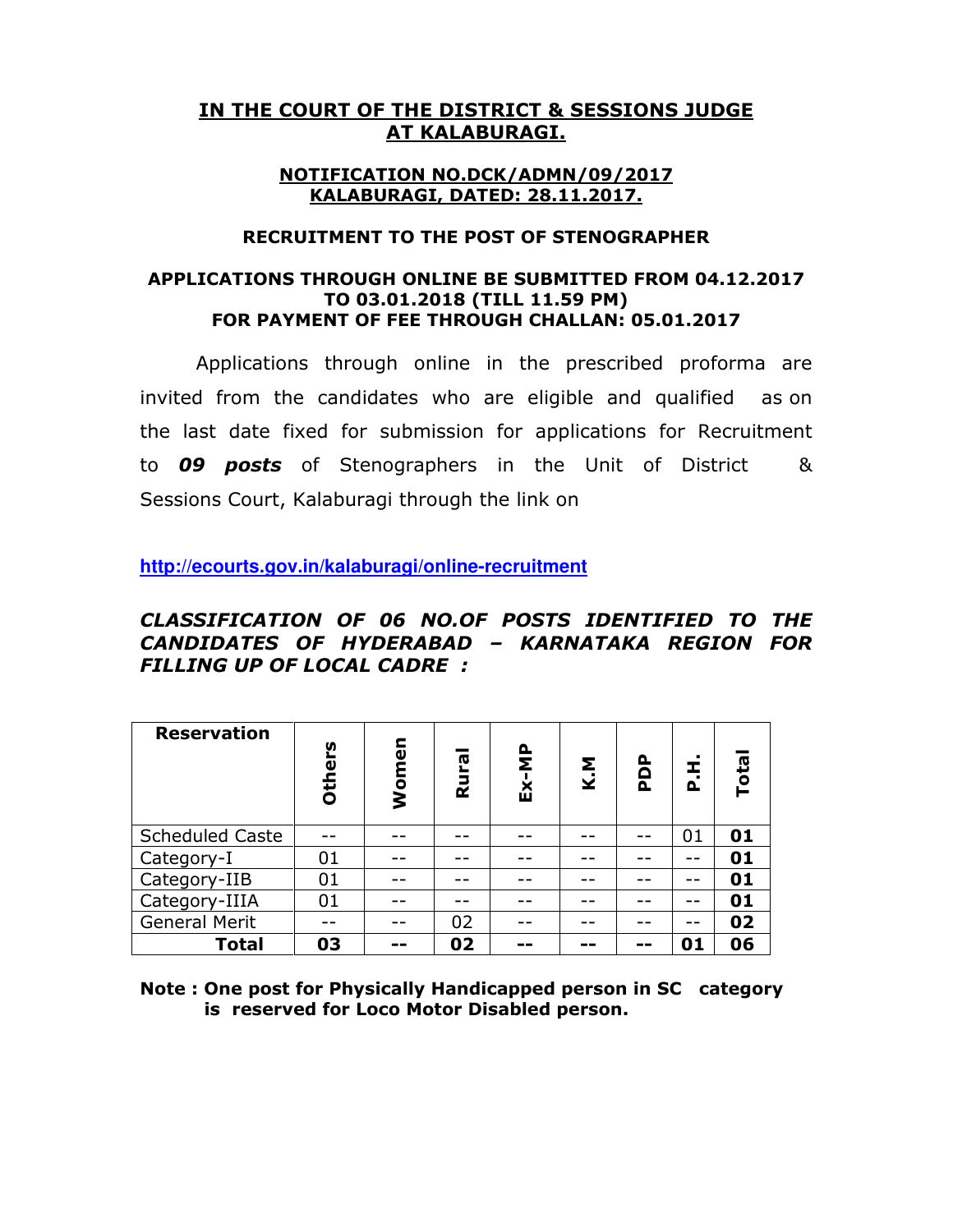# CLASSIFICATION OF 03 NO.OF POSTS IDENTIFIED TO THE CANDIDATES FOR FILLING UP OF RESIDUAL PARENT CADRE:

| <b>Reservation</b>   | n<br>ω<br>D | ω  | <b>G</b><br>Rui | Δ<br>Σ<br>மி | K.M |    |    | ota |
|----------------------|-------------|----|-----------------|--------------|-----|----|----|-----|
| Category-IIA         |             |    |                 |              |     |    |    |     |
| <b>General Merit</b> | 01          | 01 |                 |              |     |    |    | 02  |
| <b>Total</b>         | 02          |    | --              |              | --  | -- | -- | 03  |

## 1) MINIMUM QUALIFICATION :

- a) Must have passed S.S.L.C. or equivalent examination.
- b) Must have passed Senior Typewriting and Senior Shorthand examinations both in Kannada and English language conducted by the Department of Public Instructions or equivalent examination.

#### OR

Diploma in Commercial Practice / Secretarial Practice or any other examination recognized as equivalent examination to them by Universities or Karnataka Secondary Education Examination Board or Technical Board.

c) Pay Scale Rs. 14,550 – 350 – 15,600 – 400 – 17,200 – 450 –  $19,000 - 500 - 21,000 - 600 - 24,600 - 700 - 26,700 + Spl$ Pay and other allowances as per rules.

## 2) AGE LIMIT :

Must have attained the age of 18 years on the last date fixed for receipt of applications and must have not attained the age of ;

- a) 40 years in case of persons belonging to SC / ST and Cat-I.
- b) 38 years in case of persons belonging to any of the Category II-A or II-B or III-A or III-B of other Backward classes.
- c) 35 years in case of others.
- d) In case of applicant who is working or holding a post under the Government of a local authority or a Corporation established by a State Act or Central Act or Established by the Government under a State Act and Central Act and owned or controlled by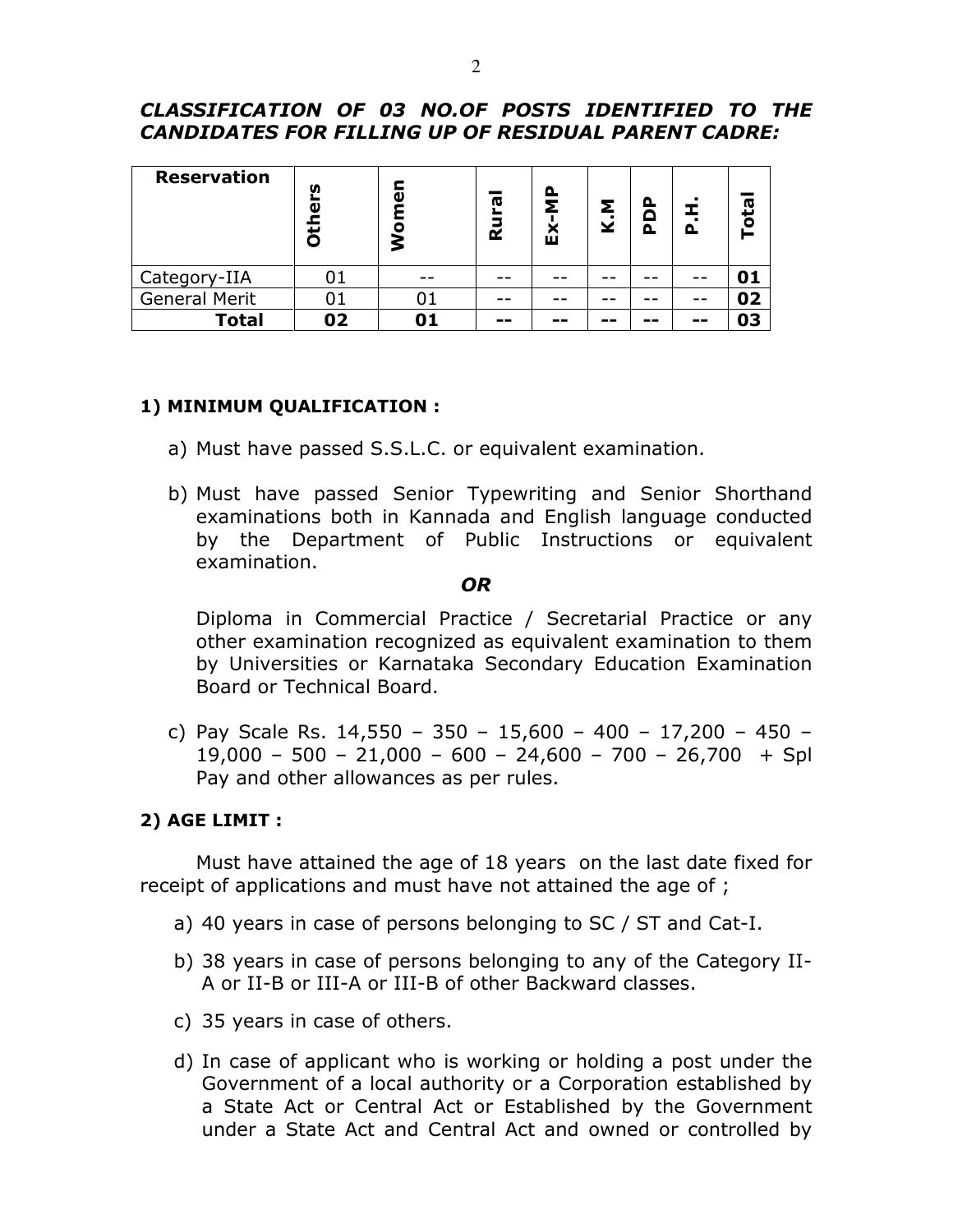the Government by the number of years during which he is or was holding such posts or 10 years which ever is less.

- e) In case candidate who is Ex-Serviceman by three years plus the number of years of service rendered by him in the Armed Forces of the Union.
- f) In case of a candidate who is physically handicapped by ten years.
- g) In the case of a candidate who is widow by ten years.

# 3) CANDIDATES CLAIMING RESERVATION :

- a) Under SC, Category-I, II-B & III-A shall possess the certificates in the form as prescribed by the Government of Karnataka and issued by the competent authority on or before the last date of applying ONLINE.
- b) Claiming reservation under Rural / Physically handicapped / Ex-Serviceman / Widow candidates shall possess the certificate issued by the competent authorities on or before the last date of applying ONLINE.
- c) Candidates who are in service of Union of India / State Government and their Undertaking should possess the "No **Objection Certificate"** issued by the concerned authority at the time of verification of documents / tests.
- d) The candidates claiming reservation under Local Cadre i.e. candidates belonging to Hyderabad-Karnataka Region shall possess the relevant certificate issued by the Competent Authority on or before the last day of applying ONLINE as prescribed under the Karnataka Public Employment (Reservation in Appointment for Hyderabad-Karnataka Region) (Issue of Eligibility Certificate) Rules 2013.
- e) The candidates called for document verification / test shall furnish the necessary documents with regard to Educational qualification, Caste, Date of birth, Reservation claimed with regard to Rural/Physically Handicapped / Ex-Serviceman / Widow and reservation claimed for Local Cadre for verification and also two character certificates issued by the leading persons. On verification, if the information so furnished by the applicant in the application is found to be false, then their candidature is liable for rejection and also they are liable for criminal prosecution for furnishing false information.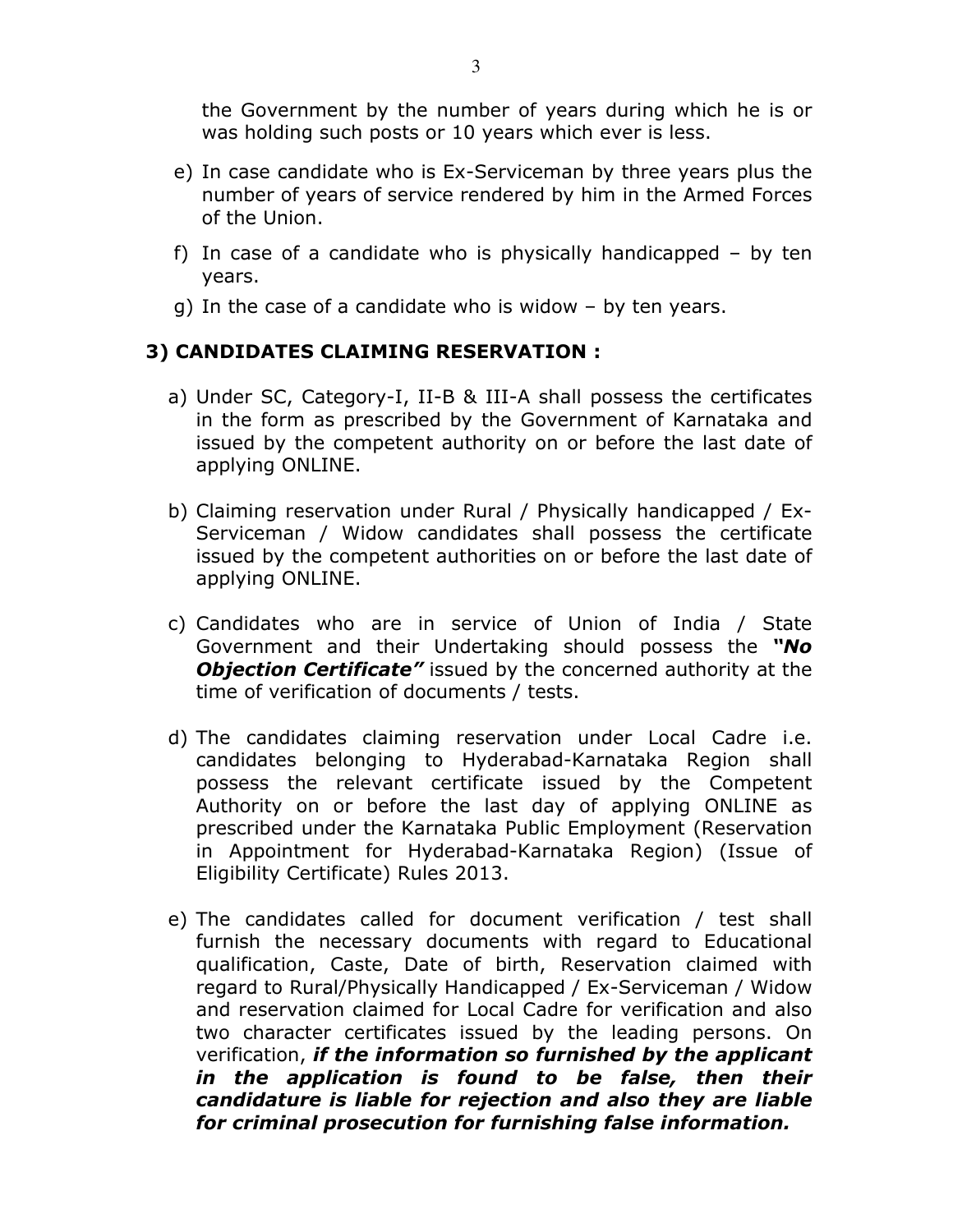If sufficient number of eligible candidates in Women, Ex-Serviceman, Physical handicapped and Rural candidates are not available to the extent of the percentage, the unfilled vacancies would be filled up by such categories by men candidates and other candidates belonging to the same category respectively.

#### 4) METHOD OF RECRUITMENT:

Selection of candidates shall be made in accordance with the provisions contemplated in the Karnataka Sub-ordinate Courts (Ministerial and other posts) (Recruitment) (Amendment) Rules,2007.

Tests would be conducted and the eligible candidates called for Tests / Interview will have to appear before the Prl.District & Sessions Judge, Kalaburagi in the premises of District Court, Kalaburagi at their own costs.

#### 5) PROBATION :

Candidates will be appointed on probation for a period of two years and the provisions of Karnataka Civil Service (Probation) Rules 1977 shall MUTATIS MUTANDIS apply to be candidates so selected. During the probation the candidates shall pass the Kannada Language Examination and Departmental Examinations prescribed to the post under the Karnataka Civil Service (Service & Kannada Language Examinations) Rules, 1974.

#### 6) COMPUTER LITERACY TEST:

The selected candidates shall pass the Computer Literacy Test as may be prescribed by the Government as per Notification No. DPAR.43.SER.2008 Bengaluru dated: 07.03.2012 by securing not less than 60% of marks, within three months from the date of selection, unless the selection made would stands cancelled.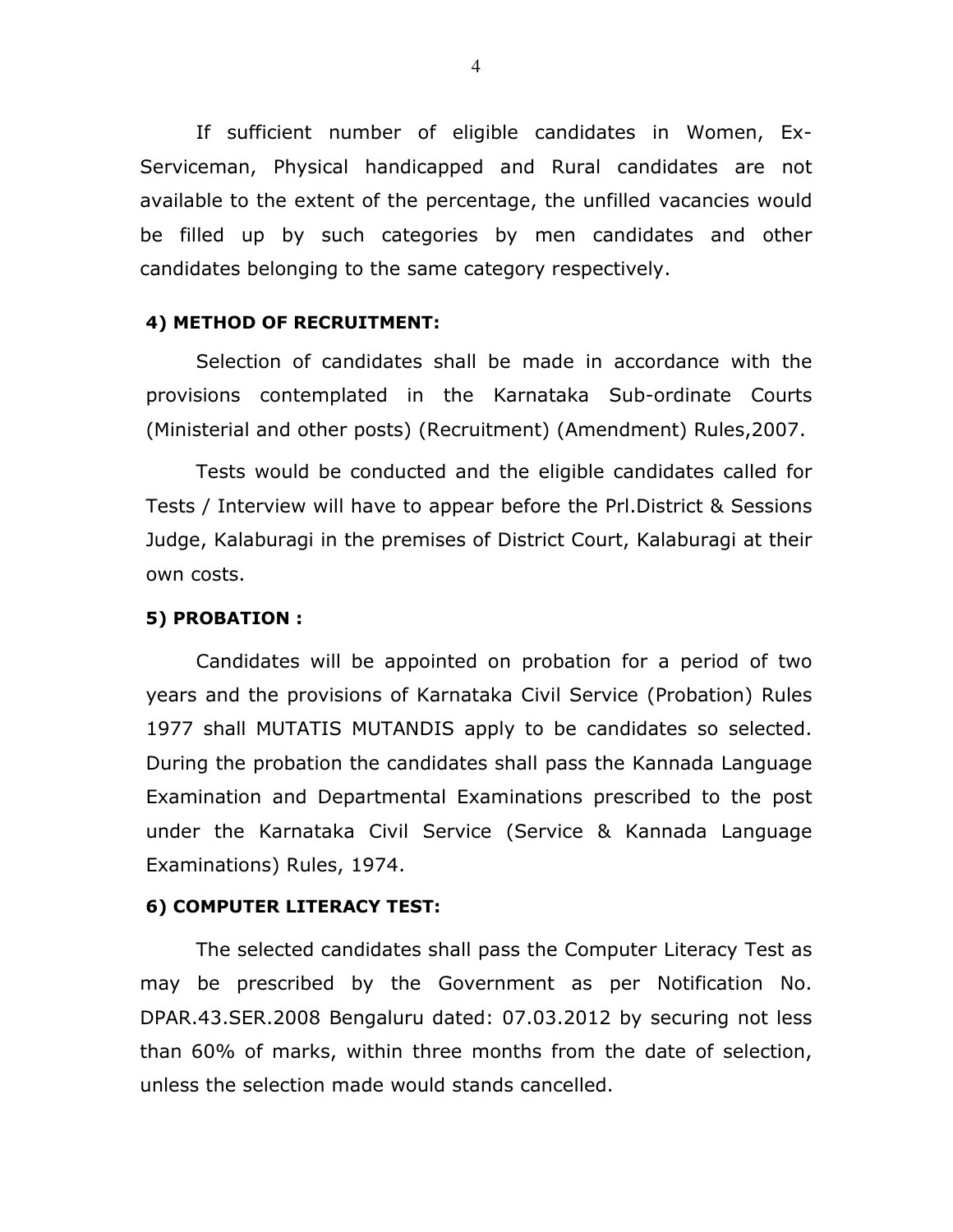## 7) METHOD OF APPLICATION AND FEE :

a) The method of application shall be through **ONLINE** on the website

https://www.onlinesbi.com/prelogin/icollecthome.htm?corpID=383244 to be applied as per the instructions made available in the Annexure on the website. Applications sent by any other mode other than ONLINE will not be considered.

b) The candidate shall pay fee of Rs.200/- (Rupees two hundred only) by any of the following mode of payment;

**Online Payment :** on submission of online application the candidates shall make the online payment of application fee. The applicants will be redirected to above noted S.B.I. website for fee payment.

> Applicants to enter their correct **Application Number** and other details such as name, date of birth and mobile number in S.B.I. payment page.

Applicants can make payment through;

- Online (credit card, debit card, net banking etc) OR
- Offline / Bank Payment Generate challan online, down load in PDF format and pay in any Branch of State Bank of India.
- After successful online payment, applicants should save a copy of receipt for their future reference and they **Need Not** scan and upload the receipt.
- Applicants paying through offline / S.B.I. Branch payment **Need Not** scan and upload endorsed challan in District Court, Kalaburagi website after successful payment of fees. Applicants to retain the paid challan for their future reference.

The Candidates belonging to Category-I / Scheduled Caste / Scheduled Tribe / Physically Handicapped are exempted from payment of fee.

- c) Fee once paid will not be refunded under any circumstances.
- d) The candidates who attempt to obtain extraneous support by any means for candidature shall not be eligible for appointment.